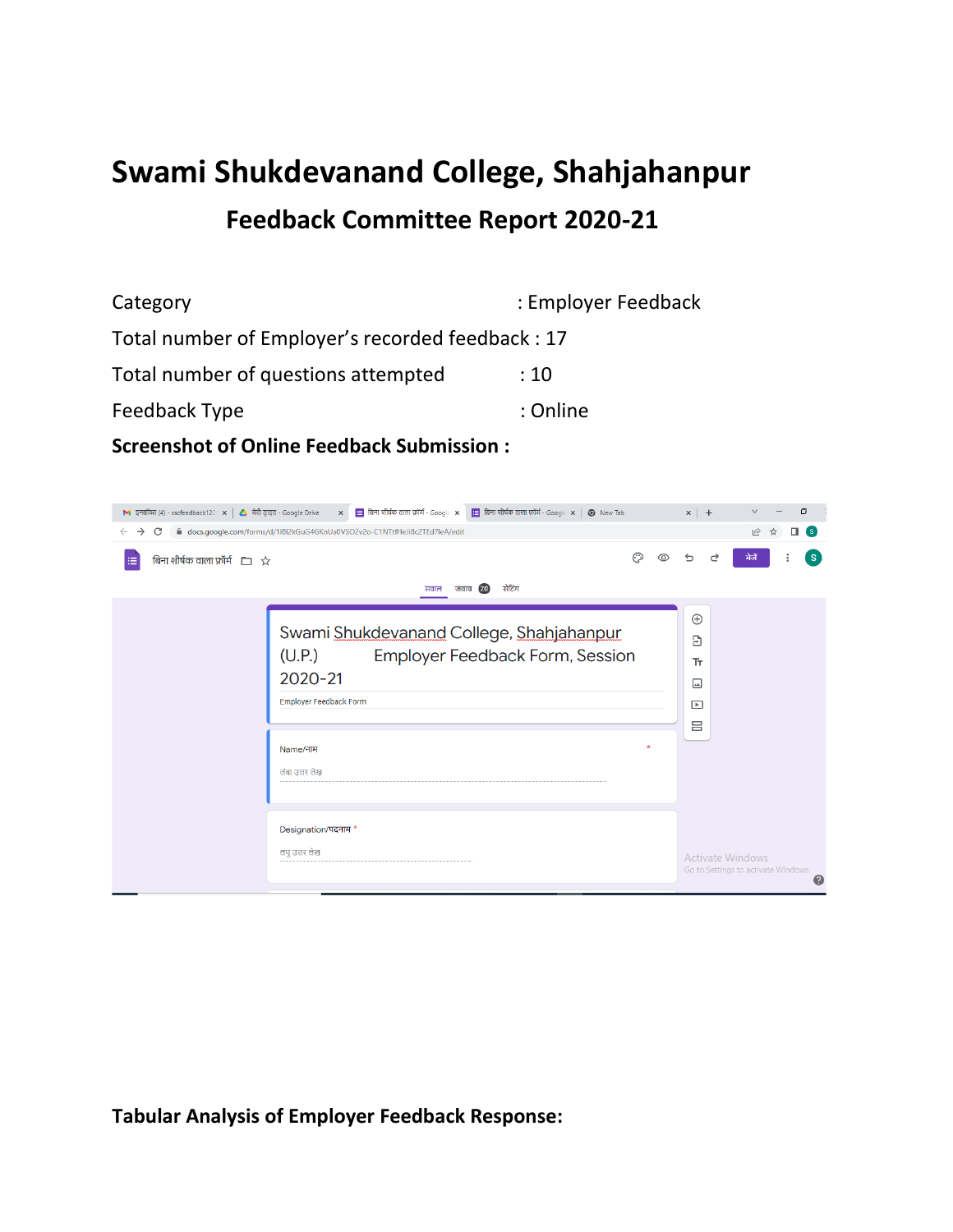| Q.No.          | <b>Nature of Question</b>                                                                                 | <b>Strongly</b><br>Agree<br>(%) | Agree<br>$(\%)$ | Neutral(%) | <b>Disagree</b><br>(%) | <b>Strongly</b><br>Disagree(%) |
|----------------|-----------------------------------------------------------------------------------------------------------|---------------------------------|-----------------|------------|------------------------|--------------------------------|
| $\mathbf{1}$   | The principal is executing<br>administrative work efficiently.                                            | 90                              | 10              |            |                        |                                |
| $\overline{2}$ | The principal remains present in<br>the college premises most of the<br>time.                             | 80                              | 20              |            |                        |                                |
| $\overline{3}$ | The communication skill of the<br>principal is impressive.                                                | 80                              | 20              |            |                        |                                |
| 4              | The teachers and other<br>employees of the college are<br>working with dedication.                        | 80                              | 20              |            |                        |                                |
| 5              | The teachers are carrying out<br>their duties in a timely and<br>disciplined manner.                      | 70                              | 30              |            |                        |                                |
| 6              | The atmosphere of the college<br>is cooperative and disciplined.                                          | 65                              | 35              |            |                        |                                |
| $\overline{7}$ | The teachers are often involved<br>in creative and innovative work.                                       | 80                              | 20              |            |                        |                                |
| 8              | The result of all the classes is<br>often satisfactory.                                                   | 40                              | 60              |            |                        |                                |
| 9              | The college is continually<br>benefited by the schemes of the<br>UGC, University and state<br>Government. | 30                              | 70              |            |                        |                                |
| 10             | Office work is completed timely<br>and efficiently.                                                       | 65                              | 35              |            |                        |                                |

## **Graphical Analysis of Alumni Feedback Response:**

| Q.No.          | <b>Strongly</b><br><b>Agree</b><br>(%) | <b>Agree</b><br>(%) | Neutral(%) | <b>Disagree</b><br>(%) | <b>Strongly</b><br>Disagree(%) |
|----------------|----------------------------------------|---------------------|------------|------------------------|--------------------------------|
| $\mathbf 1$    | 90                                     | 10                  |            |                        |                                |
| $\overline{2}$ | 80                                     | 20                  |            |                        |                                |
| 3              | 80                                     | 20                  |            |                        |                                |
| 4              | 80                                     | 20                  |            |                        |                                |
| 5              | 70                                     | 30                  |            |                        |                                |
| 6              | 65                                     | 35                  |            |                        |                                |
| $\overline{7}$ | 80                                     | 20                  |            |                        |                                |
| 8              | 40                                     | 60                  |            |                        |                                |
| 9              | 30                                     | 70                  |            |                        |                                |
| 10             | 65                                     | 35                  |            |                        |                                |